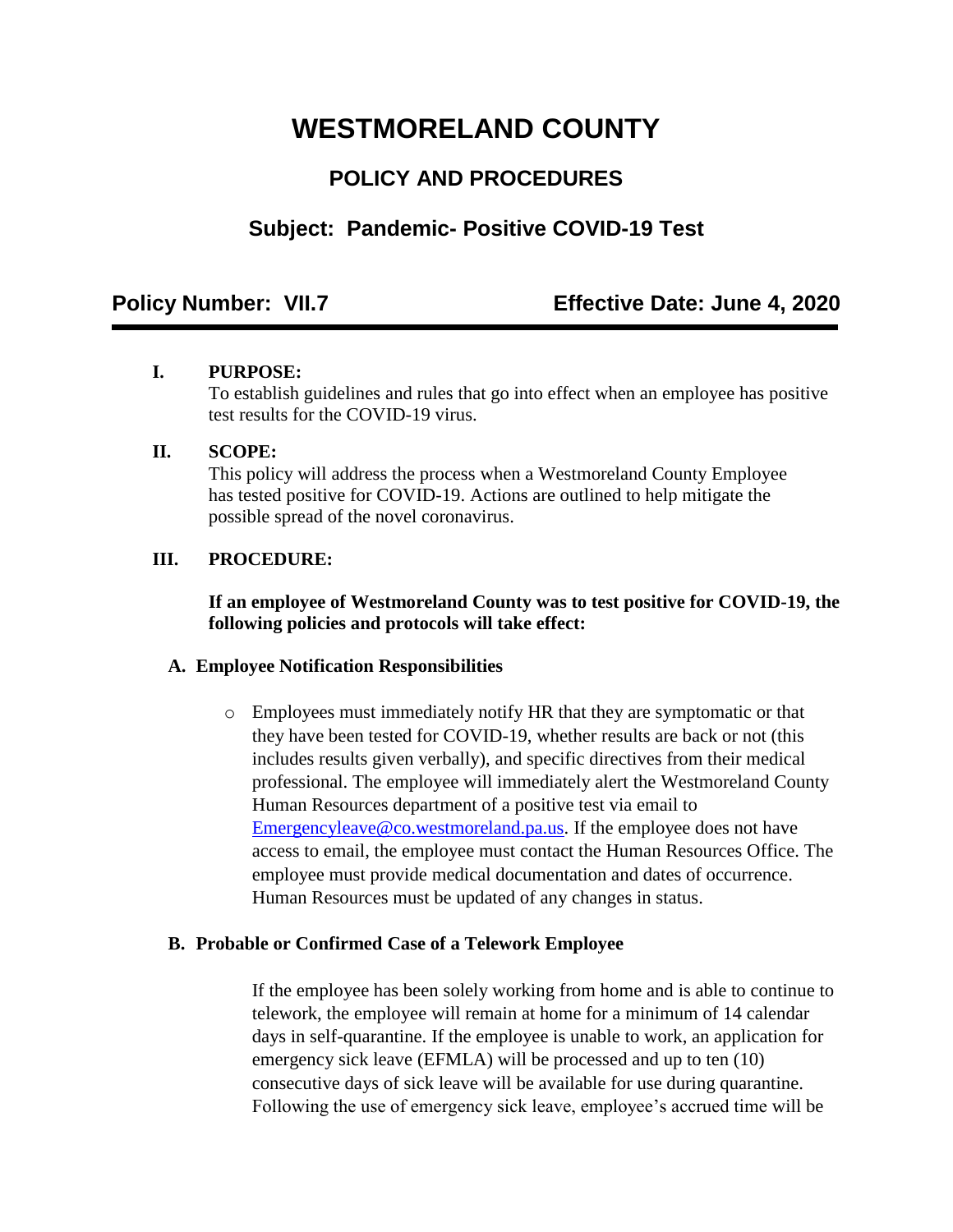used. If hospitalization is required and the employee is discharged from the hospital, the employee will remain in home quarantine for 14 additional days, either working from home and being paid, or if unable to work, using their accrued time. Refer to The COVID-19 Emergency Sick Leave and Emergency FMLA Policy for further clarification.

- o Per the CDC, COVID-19 positive patients should not return to work until:
	- 10 days since symptoms first appeared
	- $\blacksquare$  Fever free for 3 days
	- Symptoms improved

#### **C. Probable or Confirmed Case of a Reporting Onsite Employee**

- $\circ$  If an employee who is reporting to a county building for work is tested or has symptoms of COVID-19, the employee should immediately inform HR. Maintenance will disinfect that employee's desk, phone, computer equipment and nearby office equipment.
- $\circ$  If the employee has reported to the office in the 7 days before testing positive, the office/department the employee worked in will be closed immediately. For the first 24-hours, the windows in that particular office will be opened (if possible). On day 2, the county maintenance department will conduct a thorough disinfecting and cleaning of the entire office, which will remain closed for that entire day, meaning that office will be locked and inaccessible to anyone but approved custodial staff for a total of 48 hours. Custodial staff will also clean the employee's desk, computer equipment, phone and chair.
- o Custodial staff will also immediately disinfect the entire floor the employee worked on, including bathrooms, all door handles, elevator buttons, doors, light switches and more. As a reminder, all common areas are already being cleaned and sanitized a minimum of once a day.
- $\circ$  The County will identify employees who were in close contact (within 6 feet for 15 minutes or more) with a person with a probable or confirmed case of COVID-19 from the period 48 hours before symptom onset to the time at which the patient isolated.
- o Any staff identified as having close contact to the employee who tested positive should work from home for 14 days from the last contact if telework is available. *The identified employee should maintain social distancing, and self-monitor until 14 days from the last date of exposure.* If the employee is unable to telework an application for emergency sick leave will be processed and up to 10 days of sick leave will be available for use during quarantine.